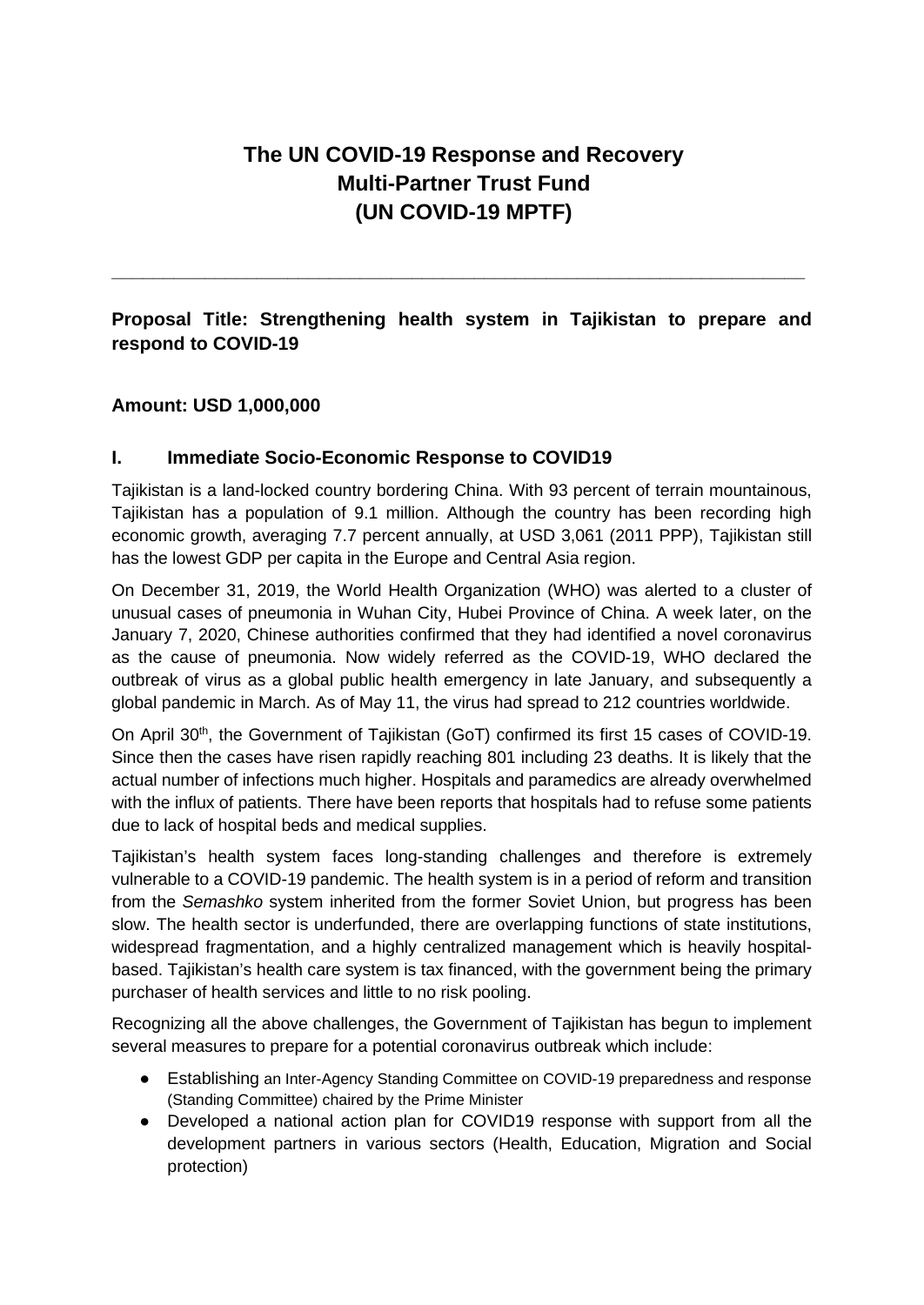- Closure of borders and airports except for international cargo and humanitarian interventions
- Prepared and assigned 14 facilities (healthcare facilities and a sanatorium) to host quarantined and suspected cases
- Imported test kits from the Russian Federation and China to conduct testing for anyone showing COVID-19 symptoms
- Designated the National Public Health Laboratory as a reference laboratory for COVID-19 testing and equipped it with diagnostic equipment and staffed by WHO-trained technicians

### **II. Solutions proposed**

#### **Procurement of essential equipment and supplies**

To support national preparedness for a surge in patients in the likely scenario of COVID-19 spreading among the population, UNICEF in consultation with the Ministry of Health and Social Protection of Population (MOHSPP) agreed to procure 10 types of pharmaceutical medicines and distribute them among 35 hospitals around Tajikistan. These medicines will cover the needs of 12,500 critically ill patients and improve their chances of recovery. The following medicines will be procured:

- 1. Oseltamivir (Tamiflu) 75 mg
- 2. Oseltamivir (Tamiflu) 30 mg/5ml
- 3. Lopinavir 200mg+ritonover
- 4. Ceftriaxone 1g
- 5. Azithromycin 500mg, 250 mg
- 6. Azithromycin 200mg/5ml, syrup
- 7. Chloroquine (Delagil) 250mg
- 8. Sodium chloride 0.9%, 500 ml
- 9. Ringer-lactate solution, 500 ml
- 10. Dextrose (Glucose) 5%, 500ml

To increase Tajikistan's intensive care unit (ICU) capacity and ability to respond to a surge in patients requiring hospitalization and assisted breathing, UNICEF will procure and distribute equipment including Breathing and Respiratory Equipment (BRE). This will ensure improve the likelihood of survival for 50 patients a month. In the event COVID-19 does not spread in Tajikistan, these investments can be repurposed for ICU capacity in the pediatric, neonatal, and other wards.

- $\triangleright$  Artificial lung ventilation apparatuses
- $\triangleright$  Patient monitors
- ▶ Oxygen Concentrators
- $\triangleright$  Analyzers for determining acid-base balance
- $\triangleright$  Oxygen stations
- $\triangleright$  Surgical suction aspirators
- $\triangleright$  Defibrillators
- $\triangleright$  Fndotracheal tubes
- > Laryngoscopes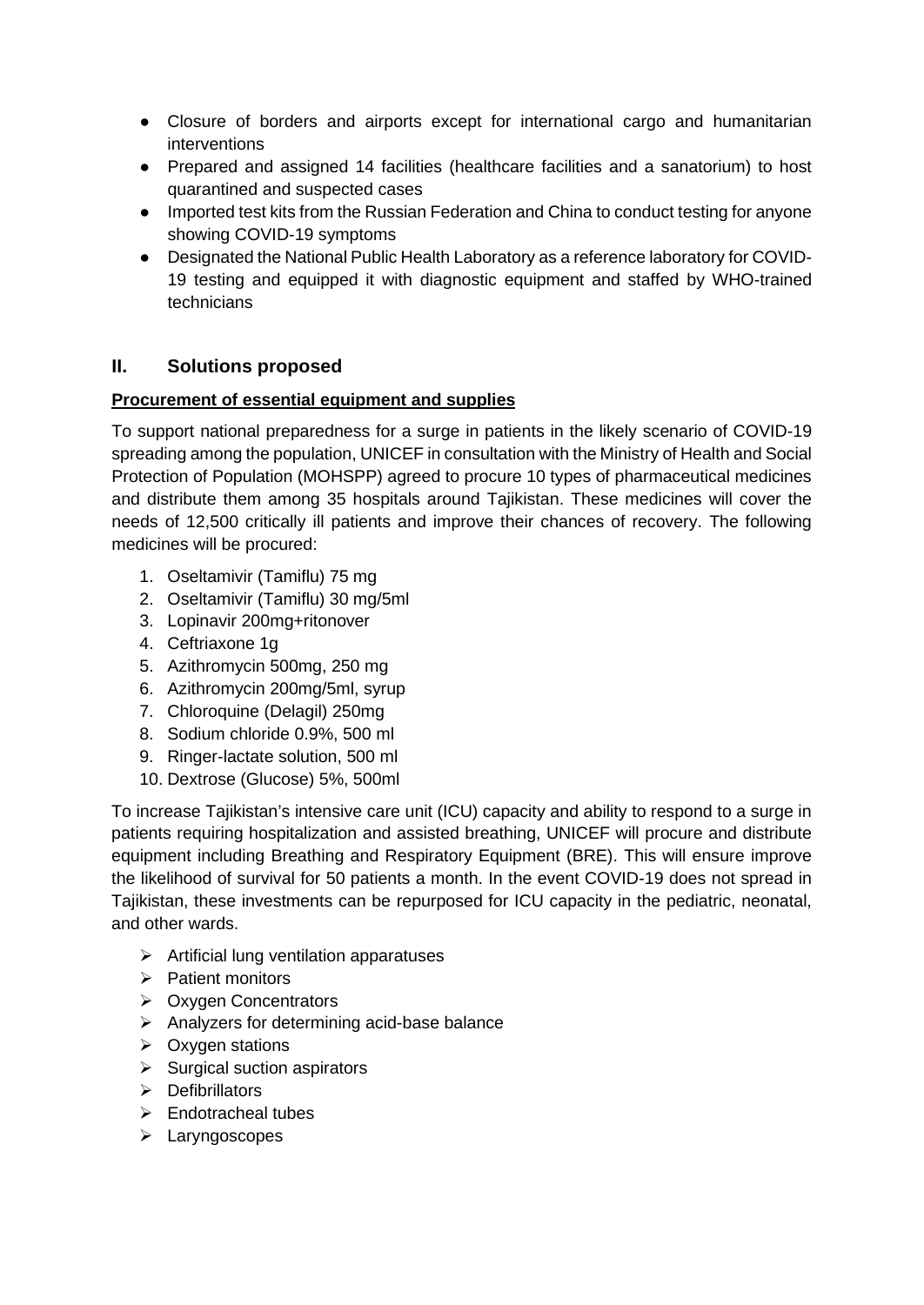To improve Tajikistan's ability to respond to COVID-19 and as part of the process of procuring and providing essential infection prevention supplies, UNICEF will develop a final list and a distribution plan jointly with the MoHSPP. The items listed above might be changed slightly depending on the COVID19 situation and priority needs. These supplies will be purchased based on established government standards and needs and then handed over to the MoHSPP.

#### **Capacity building and communication for healthcare workers**

To reduce demand on existing services and direct patient contact in non-urgent situations, and to prepare for a potential nationwide lockdown, UNFPA proposes to train 80 reproductive health (RH) service providers to provide consultation services remotely.

In a partial or total lockdown, it will not be possible to provide services in RH services in person. UNFPA proposes to provide mobile and internet support in four regions in Tajikistan to ensure that RH services can continue to operate.

To reduce the risk of infection among mothers and children in maternity hospitals and reproductive health centers nationwide, 80 frontline health workers will be trained on COVID-19 hygiene and infection control and to provide RH/FP services for pregnant women, women in labour and delivery, and lactating women as well as young girls.

It is critically important that if COVID-19 spreads, mental health and psychosocial support should be available to pregnant women. To ensure this, UNFPA will support the training of primary health care professionals on mental health and essential psychosocial care principles, psychological first aid and referrals, when needed. including remote modalities for service delivery, case management and psycho-social support.

UNFPA will provide technical support to the MoHSPP to develop brochures and informational material including public health messages accurate scientific recommendations on preventing the spread of COVID-19 that will benefit 250,000 women of reproductive age across the country.

### **III. What is the specific need/problem the intervention seeks to address?**

Tajikistan's weak healthcare system, lack of BRE equipment, and limited pharmaceutical supplies, and weak capacity makes it very vulnerable to a COVID-19 outbreak. A shortage of critical supplies will limit access to essential care and have a direct impact on healthcare delivery. Even for well-prepared hospitals in high income nations, coping with a COVID-19 outbreak has been at times almost unmanageable.

To ensure proper equipment, pharmaceutical supplies, and support frontline healthcare workers, the surge capacity of ICUs in Tajikistan needs to be expanded. In Italy that has 5,200 ICU beds (86 per 100,000 against roughly 65 per 100,000 in Tajikistan), the shortage of beds has already overwhelmed the ICU system. Currently in Tajikistan, 500 ICU beds (defined as beds appropriately staffed and with functioning ventilators) exist.

Although these can be mobilized, they would need to be relocated from the maternity wards, surgeries, and other units. Assuming there is an outbreak, the limited ICU capacity, challenges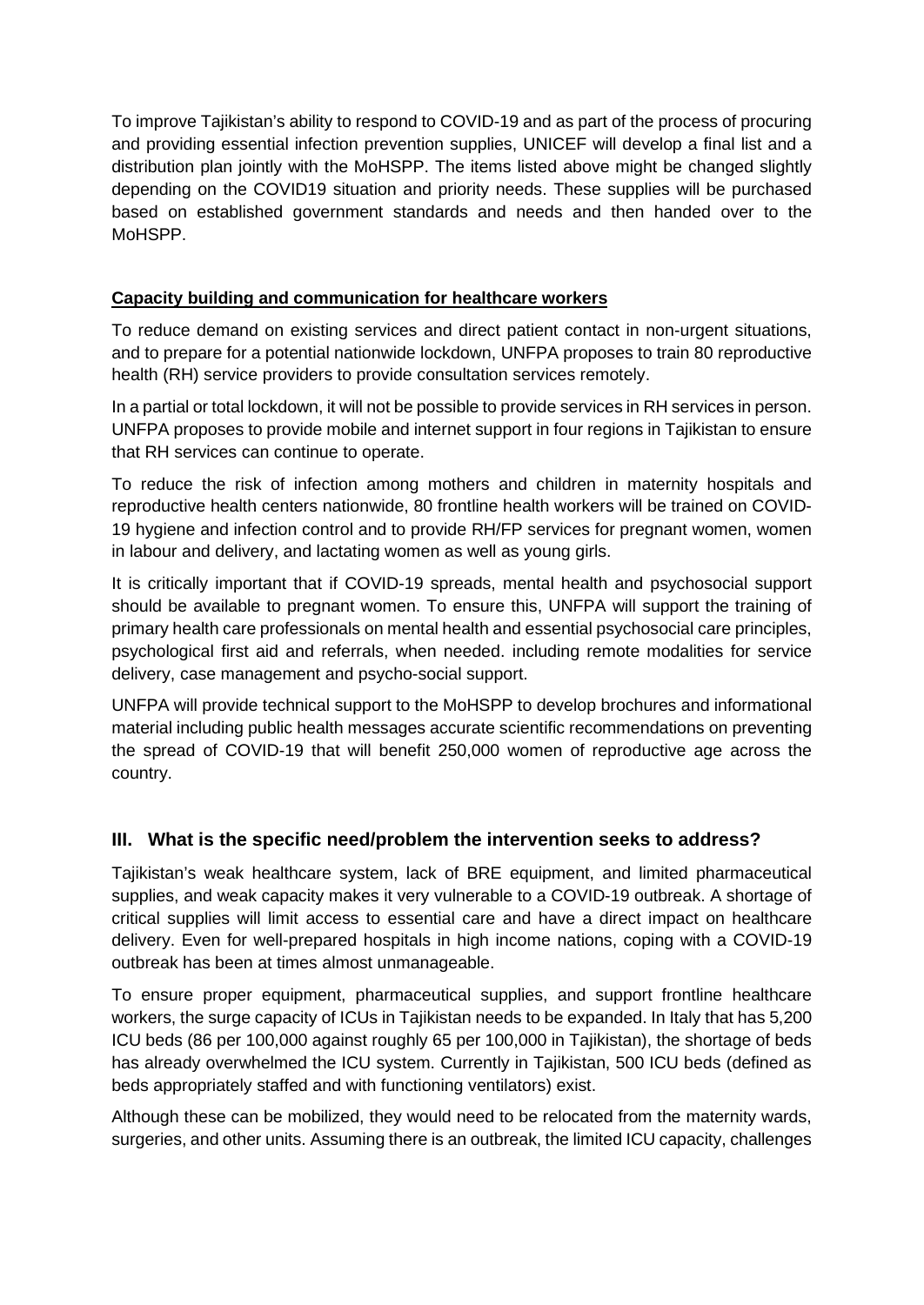posed by uneven distribution of beds, and of transporting COVID-19 patients requiring respiratory support will put the health system under great stress.

As no vaccine, antiviral drug, or other specific treatment is available for COVID-19, support is needed to manage serious cases. Breathing and Respiratory Equipment (BRE) including supportive pharmaceutical drugs are critical for saving lives of people suffering from severe acute respiratory infection as a result of COVID-19. In Tajikistan there is a shortage of supportive medicines and their distribution/availability is unequal nationwide.

Furthermore, the unpredictable quality and accessibility of pharmaceutical supplies, exacerbated by the outbreak itself, further compounds the problem. In case COVID-19 spreads in the population, the number of patients requiring medication for managing symptoms will increase dramatically. If not addressed, the heightened demand for medication combined with a lack of BRE equipment will result in a higher mortality rate.

While responding to public health emergencies, often governments tend to divert human and financial resources from various health programs. In particular, this can affect women to access safe birth services, antenatal and postnatal care, access to contraception and screening tests. This, in turn, can lead to a rise in maternal and newborn mortality, increased unmet needs for family planning, and an increased number of unsafe abortions and sexually transmitted infections.

In addition, it has been observed that lockdown can put women and girls at higher risk of intimate partner violence and other forms of violence. Frontline healthcare workers - most of whom are women - are especially vulnerable to experiencing psychological trauma and abuse as demands on healthcare services rise. As systems that protect women and girls may weaken or break down, specific measures should be implemented to protect them from COVID-19 related risks.

These factors highlight the need for urgent assistance to the Government of Tajikistan to procure BRE equipment and essential medications while ensuring the continuation of healthcare for women and girls and upscaling remote psychological health services. In some countries, a doubling of case rates every three days has been observed; hence, to decrease the overall mortality rate and reduce the overall negative impact on girls and women, there is a dire need to increase the availability of these resources and services in Tajikistan. As the infection has not spread in Tajikistan, there is still time to augment capacities and supplies so that the country can respond more effectively, if and when needed.

### **IV. How does this collaborative programme solve the challenge? Please describe your theory of change.**

Considering the country context, and to enhance the readiness of health facilities to cope with the challenges of the outbreak, UNICEF is proposing to assist the Government of Tajikistan in its efforts to respond to a potential COVID-19 outbreak by procuring equipment and essential pharmaceutical supplies. If BRE equipment is available and utilized effectively, this will save lives, lower mortality rates, and, in turn, reduce the overall strain on hospital resources nationwide.

To improve Tajikistan's ability to respond to COVID-19 and as part of the process of procuring and providing essential infection prevention supplies, UNICEF will develop a procurement list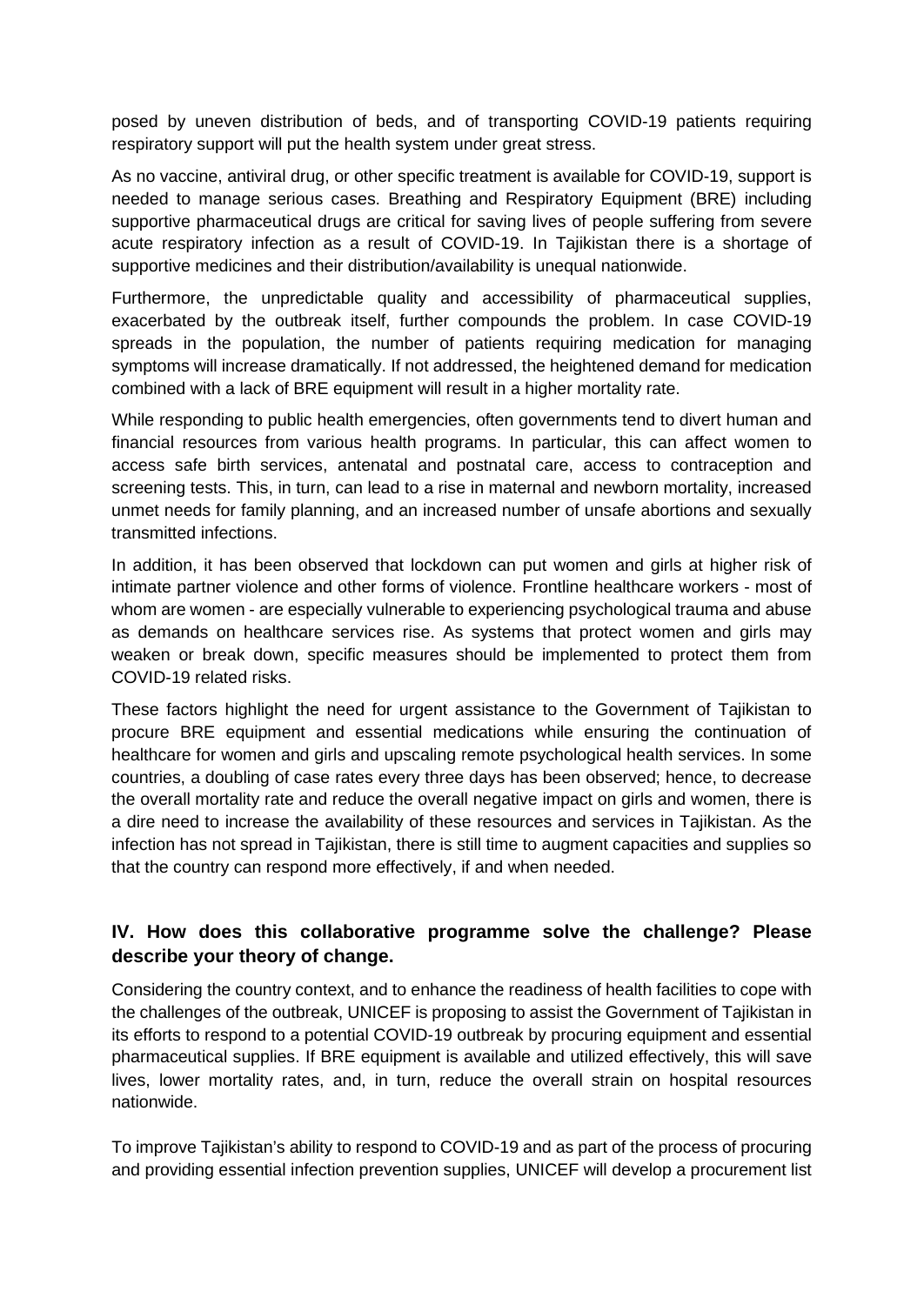and a distribution plan jointly with the MoHSPP, procure essential supplies based on established government standards and needs, and handover these supplies to the MoHSPP.

In collaboration with national partners, UNFPA will support the health system to provide preventive and curative sexual and reproductive health and gender-based violence (GBV) prevention services to women, especially pregnant women, young people and survivors of GBV impacted by the pandemic. UNFPA's support includes recruitment and training of national health staff and other caregivers on alternative SRH and GBV prevention services and updating GBV referral pathways to reflect changes in available care facilities, prioritized access to pregnant women for health care, including sexual and reproductive health care, and their well-being and protection, and provision of psychosocial support.

UNFPA will ensure appropriate national standards and protocols based on WHO and UNFPA technical briefs and guidelines on COVID-19 and SRH (maternal health, antenatal care, family planning) and Infection Prevention and Control (IPC). Moreover, UNFPA will support in the prevention of complications among pregnant women, those who have had miscarriages, and are postpartum/ post-abortion. UNFPA will collaborate with other UN Agencies and line ministries to provide accurate information on infection precautions, potential risks and how to seek timely medical care to women of reproductive age including pregnant women.

#### **V. Documentation**

In late February, UN Country Team established an interagency working group on preparedness and response under the UN Resident Coordinator. UN COVID-19 Country Team (UN CCT) has put forward three streams of work:

- UN Support to country preparedness and response led by WHO
- UN Internal preparedness and support to staff lead by WFP
- Communications lead by UNICEF with the support from RCO

UN RC has tasked each agency to support development of the UNCT Contingency Plan. The draft for this plan has been submitted and is being finalized. In the meantime, UN RCO publishes weekly [COVID19 Flash updates](https://untj.org/?page_id=12704) posted for internal and external audiences.

As part of the country preparedness and response program, WHO in coordination with the MoHSPP conducted in March a multi stakeholder technical workshop to develop a Country COVID Response Plan that comprises ten response pillars for the country.

- 1. Country-level coordination;
- 2. Risk communication and community engagement;
- 3. Surveillance;
- 4. Points of entry;
- 5. Case investigation and rapid response;
- 6. National laboratory system;
- 7. Infection prevention and control;
- 8. Case management;
- 9. Multi-sectoral action to mitigate social and economic consequences;
- 10. Logistics and supply management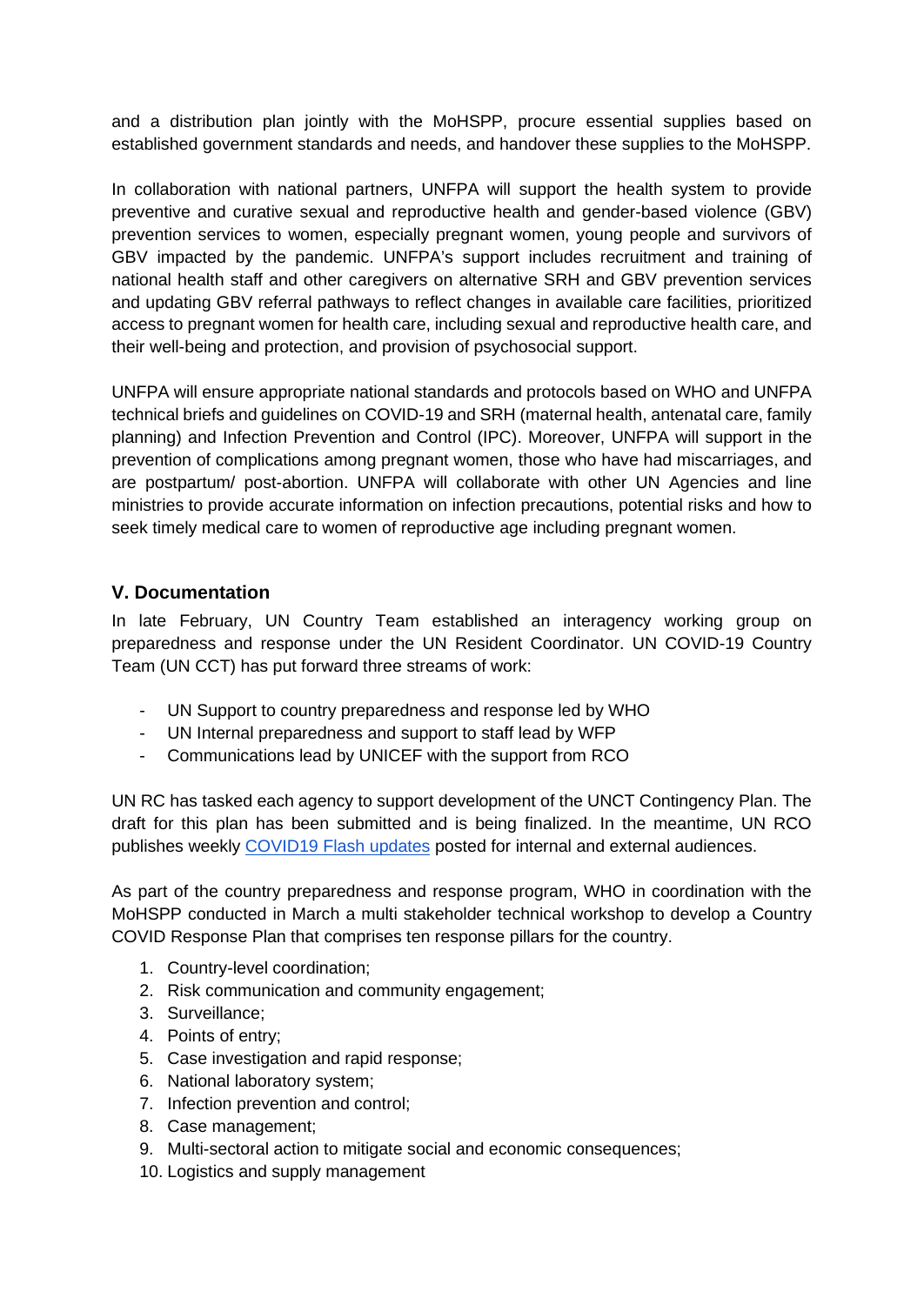WHO Tajikistan is in the process of rolling out a Partners Platform aimed to be finalized by the beginning of May. The COVID-19 National Plan will be uploaded on Partners Platform in due course.

## **VI. Target population**

The proposed actions will support the "national COVID-19 preparedness and response plan" developed by MoHSPP with a focus on the following priorities:

- Infection prevention and control
- Case management;
- Logistics and supply management

UNICEF estimates that the medical equipment and pharmaceutical medicines will improve the chances of survival for over 12,500 people across Tajikistan who have tested positive for COVID-19 and have severe respiratory symptoms. This equipment will continue to support patients in ICUs in various hospitals following the COVID-19 crisis.

Additionally, the component of the project led by UNFPA will focus on building the capacities of 80 health workers working in reproductive maternity hospitals service providers on (i) infection control, (ii) maintain the provision of RH/FP services for pregnant women, women in labour and delivery, and lactating women as well as young girls remotely and in the COVID-19 context. In addition, 250,000 women of reproductive age across the country will provided with informational material on COVID-19 and on sexual and reproductive health.

### **VII. Who will deliver this solution?**

#### **UNICEF's comparative advantage**

UNICEF is mandated by the United Nations General Assembly to advocate for the protection of children's and women's rights, help meet their basic needs and expand their opportunities to reach their full potential. Guided by the Convention on the Rights of the Child (CRC) and the Convention on the Elimination of Discrimination against Women (CEDAW), UNICEF strives to establish children's rights as enduring ethical principles and international standards of behavior towards children.

UNICEF began its work in Tajikistan in 1993 shortly after the independence of Tajikistan. Over the last two decades, UNICEF has been working closely with the Government of Tajikistan, development partners, civil society and communities, to give equal and equitable opportunities to all children, particularly the most vulnerable, to survive, thrive and unlock their potential at every life stage.

UNICEF will procure the medical supplies and equipment locally and offshore. UNICEF Supply Division in Copenhagen will help in the offshore procurement. It is considered as the largest humanitarian warehouse in the world. It is providing support to 43 countries across the globe with procurement and logistical services of essential supplies needed to tackle COVID-19.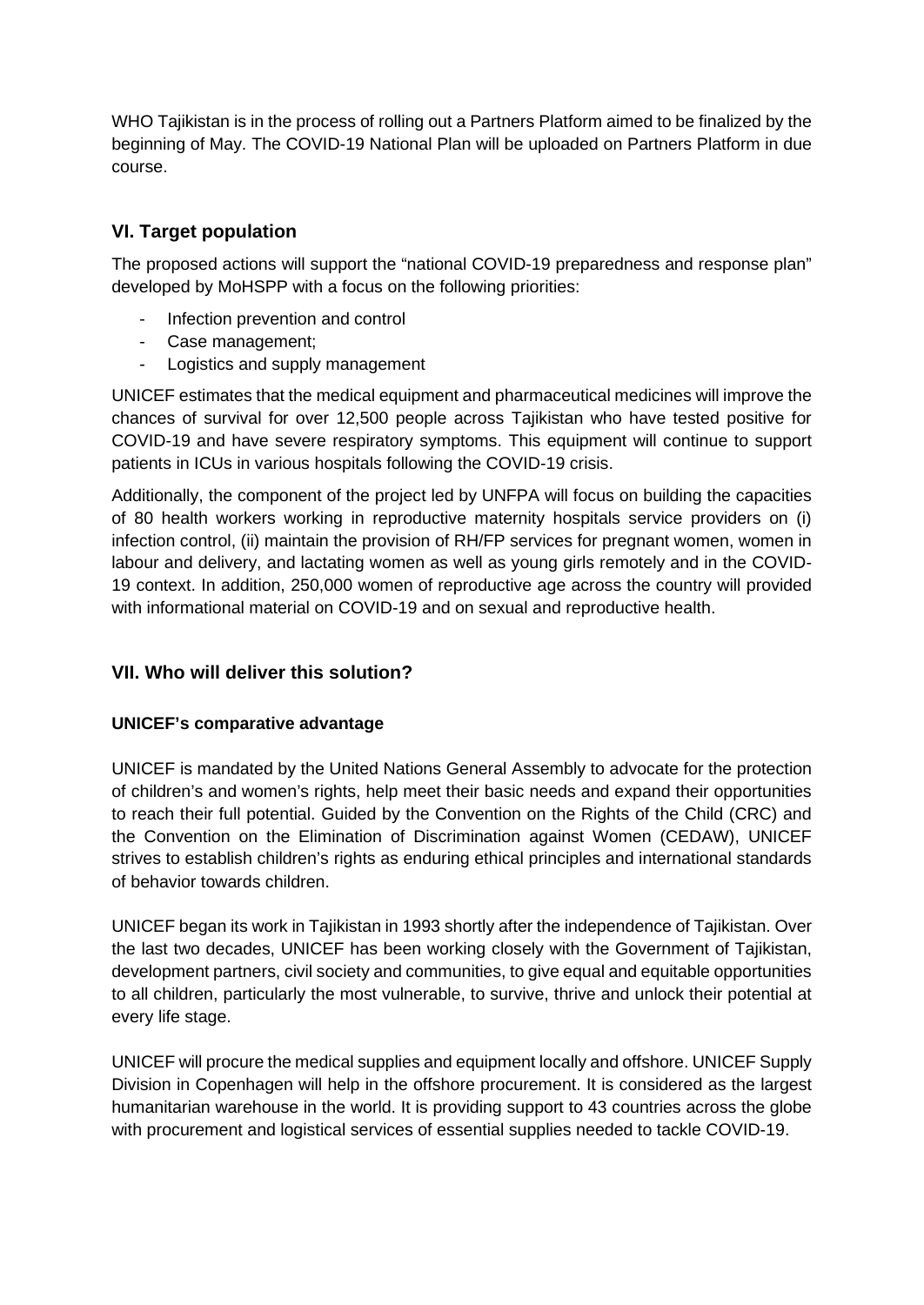UNICEF has a vast global network of prequalified and open market suppliers and an established extensive catalogue of supply items including for COVID-19 at globally competitive prices. UNICEF Tajikistan supply team is well equipped to receive the shipment, handle all the necessary logistical procedures and formally handover the procured supplies to the MoHSPP.

The areas of intervention proposed above are also in line with UNICEF Tajikistan's comparative advantage in the country. The main partners will be MoHSPP, the Sanitary and Epidemiological Center, the RHLC (state body responsible for community engagement and mobilization related to health) and the Republican Centre of the Family Medicine.

UNICEF will work closely with the MoHSPP and the WHO to (i) maintain an up-to-date tracking sheet on COVID-19 supplies handed over to the MoHSPP as well as the delivery of these supplies to the final destination; (ii) ensure that the MoHSPP maintains a registry of these supplies stored in their warehouse facilities and their proper distribution. In addition, UNICEF in consultation with the MoHSPP will be conducting monitoring checks in the health facilities.

#### **UNFPA's comparative advantage**

UNFPA is the United Nations sexual and reproductive health agency with its mission to deliver a world where every pregnancy is wanted, every childbirth is safe and every young person's potential is fulfilled. The agency calls for the realization of reproductive rights for all and supports access to a wide range of sexual and reproductive health services – including voluntary family planning, maternal health care and comprehensive sexuality education.

UNFPA works to prevent and respond to GBV through its work with policymakers, justice systems, health systems and humanitarian partners. UNFPA also focuses on eliminating harmful practices, including FGM and child marriage, and helps to engage men and boys to advance gender equality.

UNFPA in Tajikistan has 25 years of experience working hand-in-hand with the GoT, particularly the MoHSPP, to achieve universal access to sexual and reproductive health and rights and to improve access to quality health and psychosocial services to survivors of violence, to strengthen multi-sectoral response to gender based violence, introduce innovative approaches to respond to GBV and work with national systems to ensure strengthened demographic data.

UNFPA will work closely with WHO to ensure 1) compliance with WHO guidelines, good practices and expert advice based on the latest scientific evidence 2) services revert to WHO specific recommendations on SRH (maternal health, antenatal care, family planning). UNFPA will work closely with MoHSPP and provide its expertise through joint field monitoring combined with on-site mentoring which ensures recommendations are implemented promptly.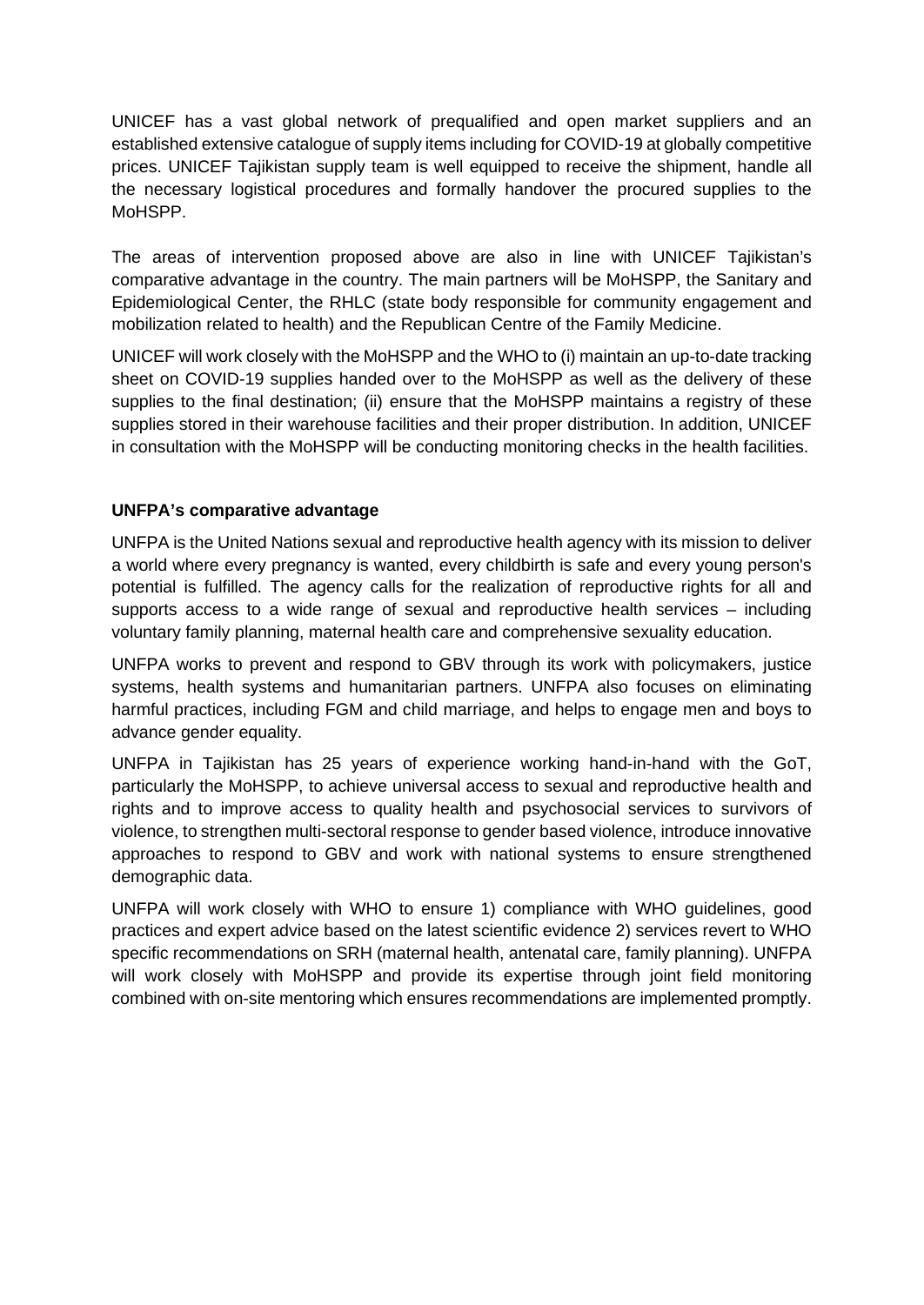# **Cover Page**

| <b>Contacts</b>                        | <b>Sezin Sinanoglu</b><br>sezin.sinanoglu@un.org<br><b>UN Resident Coordinator</b><br>+992 98 9999700<br><b>Zainab Al-Azzawi</b><br>zalazzawi@unicef.org<br><b>UNICEF, Deputy Representative,</b><br>+992 93 9998902<br><b>Nargis Rakhimova</b><br>nrakhimova@unfpa.org<br>UNFPA, Head of Office a.i.<br>+992 907504001                                                                             |
|----------------------------------------|-----------------------------------------------------------------------------------------------------------------------------------------------------------------------------------------------------------------------------------------------------------------------------------------------------------------------------------------------------------------------------------------------------|
| <b>Description</b>                     | To strengthen the capacity of the Ministry of Health and Social Protection<br>of the Population (MoHSPP) of the Republic of Tajikistan to provide<br>people-centered care to patients, including pregnant women in the likely<br>scenario of COVID_19 outbreak                                                                                                                                      |
| <b>Universal</b><br><b>Markers</b>     | Gender Marker: (bold the selected; pls select one only)<br>a) Have gender equality and/or the empowerment of women and<br>girls as the primary or principal objective.<br>b) Make a significant contribution to gender equality and/or the<br>empowerment of women and girls;<br>c) Make a limited contribution or no contribution to gender equality<br>and/or the empowerment of women and girls. |
| <b>Fund Specific</b><br><b>Markers</b> | Human Rights Based Approach to COVID-19 Response (bold the<br>selected): Yes/No<br>Considered OHCHR guidance in proposal development UN OHCHR<br><b>COVID19 Guidance</b>                                                                                                                                                                                                                            |
|                                        | Fund Windows (bold the selected; pls select one only)<br>Window 1: Enable Governments and Communities to Tackle the<br><b>Emergency</b><br>Window 2: Reduce Social Impact and Promote Economic Response                                                                                                                                                                                             |
| Geographical<br><b>Scope</b>           | <b>Regions: Nationwide</b><br><b>Country: Tajikistan</b>                                                                                                                                                                                                                                                                                                                                            |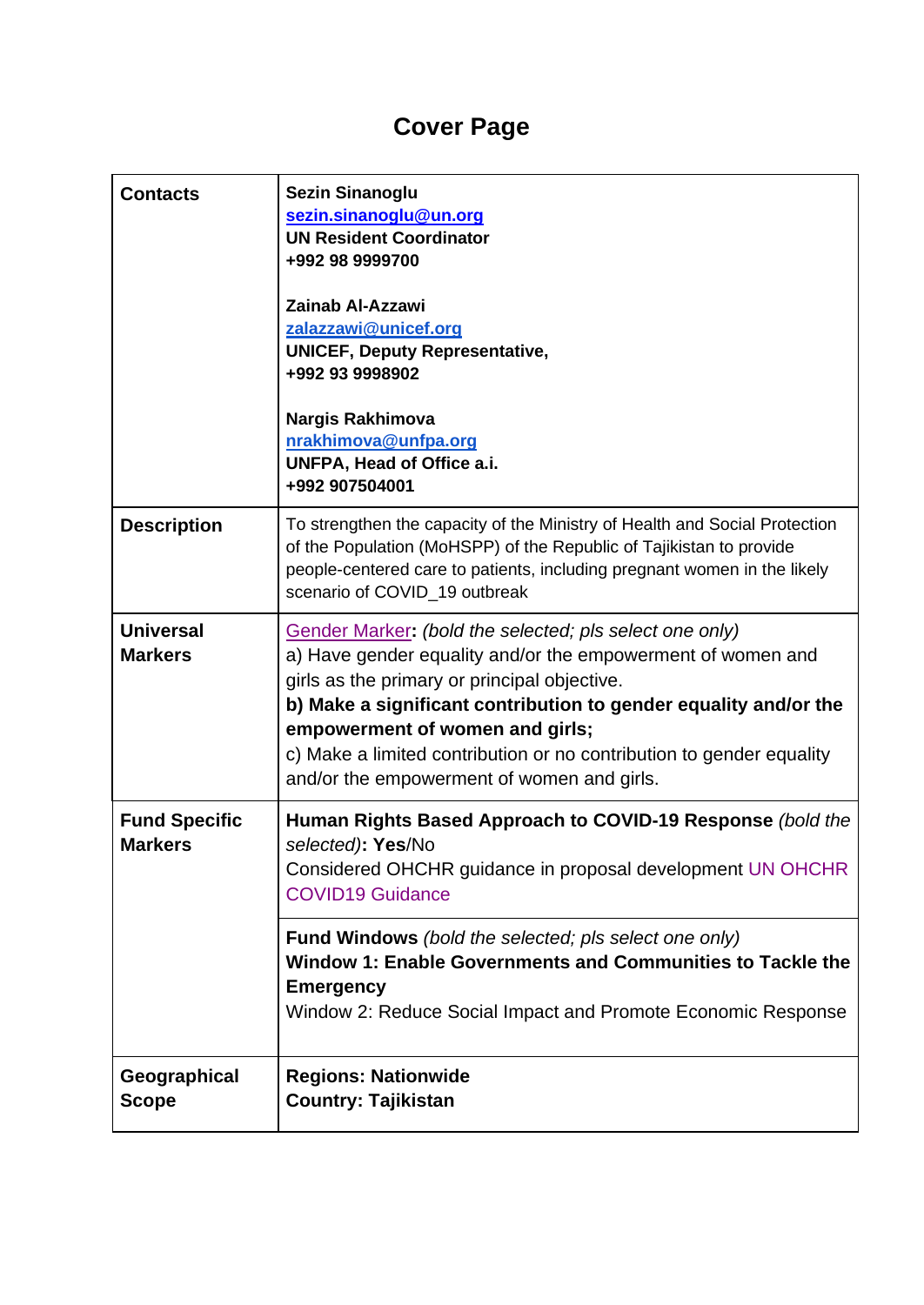| <b>Recipient UN</b><br><b>Organizations</b> | <b>UNICEF Tajikistan (\$932,000)</b><br><b>UNFPA Tajikistan (\$68,000)</b>                                                                                                                                                                                                                                |                             |               |                                                                                                                                                                                                                                                             |  |  |  |
|---------------------------------------------|-----------------------------------------------------------------------------------------------------------------------------------------------------------------------------------------------------------------------------------------------------------------------------------------------------------|-----------------------------|---------------|-------------------------------------------------------------------------------------------------------------------------------------------------------------------------------------------------------------------------------------------------------------|--|--|--|
| <b>Implementing</b><br><b>Partners</b>      | The Ministry of Health and Social Protection of Population of<br>$\bullet$<br>Tajikistan (MoHSPP)<br>The Sanitary and Epidemiological Center<br>The RHLC (state body responsible for community engagement and<br>mobilization related to health)<br>Republican Centre of the Family Medicine<br>$\bullet$ |                             |               |                                                                                                                                                                                                                                                             |  |  |  |
| Programme and<br><b>Project Cost</b>        | <b>Budget</b>                                                                                                                                                                                                                                                                                             | <b>Agency</b>               | <b>Amount</b> | <b>Comments</b>                                                                                                                                                                                                                                             |  |  |  |
|                                             | <b>Budget</b><br><b>Requested</b>                                                                                                                                                                                                                                                                         | <b>UNICEF</b>               | \$932,000     | Procurement of medical<br>equipment/<br>pharmaceuticals                                                                                                                                                                                                     |  |  |  |
|                                             | <b>Budget</b><br><b>Requested</b>                                                                                                                                                                                                                                                                         | <b>UNFPA</b>                | \$68,000      | Maintain sexual and<br>reproductive health and<br>rights (SRHR)<br>information and<br>services, provide<br>essential psychosocial<br>support to women and<br>girls subjected to<br>violence, protect health<br>workers and limit the<br>spread of COVID-19. |  |  |  |
|                                             | In-kind<br><b>Contributions</b>                                                                                                                                                                                                                                                                           |                             |               |                                                                                                                                                                                                                                                             |  |  |  |
|                                             | Total                                                                                                                                                                                                                                                                                                     |                             | \$1,000,000   |                                                                                                                                                                                                                                                             |  |  |  |
| <b>Comments</b>                             |                                                                                                                                                                                                                                                                                                           |                             |               |                                                                                                                                                                                                                                                             |  |  |  |
| Programme<br><b>Duration</b>                | <b>Start Date: May 1, 2020</b>                                                                                                                                                                                                                                                                            |                             |               |                                                                                                                                                                                                                                                             |  |  |  |
|                                             | Duration (In months): 8 months                                                                                                                                                                                                                                                                            |                             |               |                                                                                                                                                                                                                                                             |  |  |  |
|                                             |                                                                                                                                                                                                                                                                                                           | End Date: December 31, 2020 |               |                                                                                                                                                                                                                                                             |  |  |  |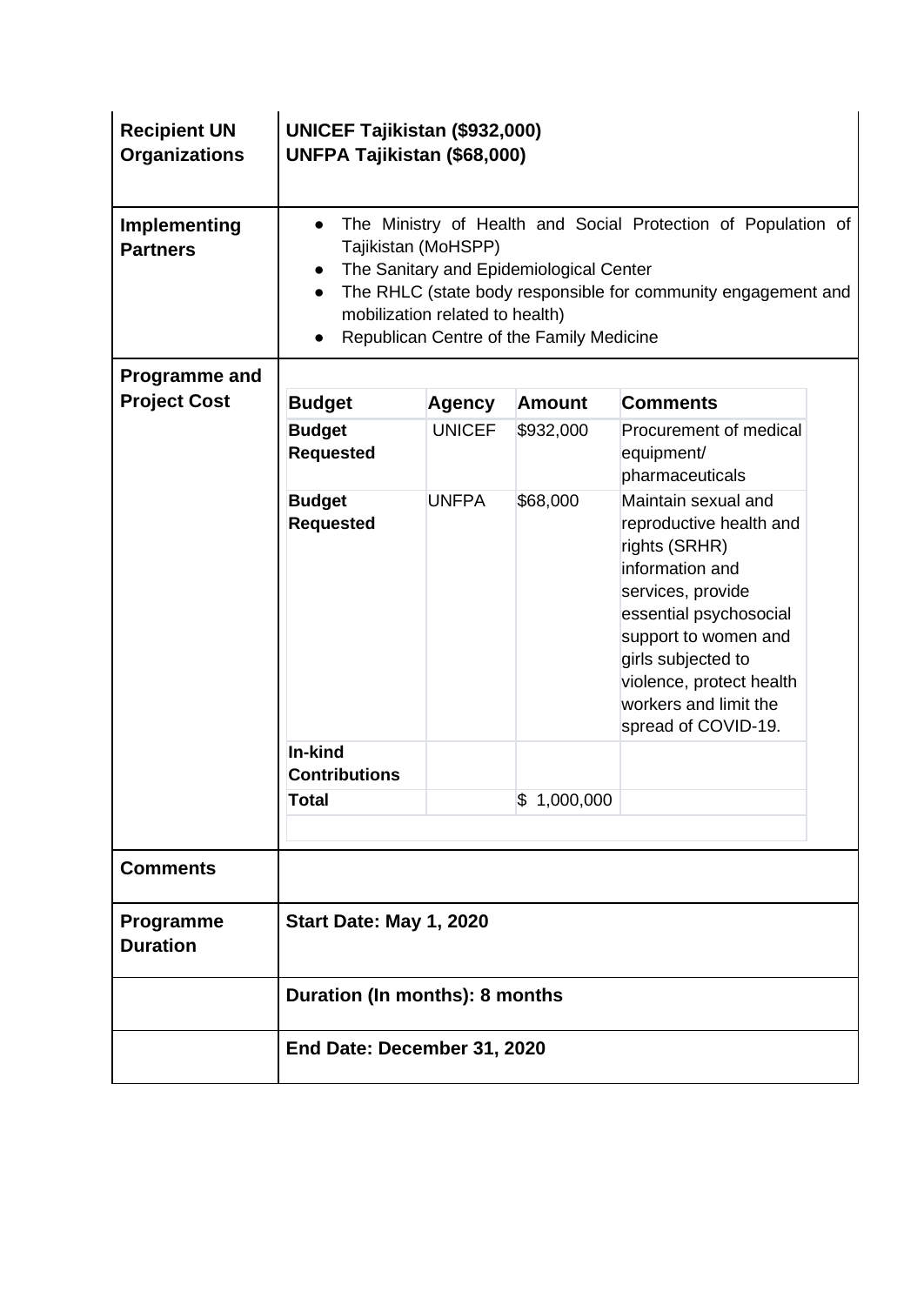## **Results Framework**

| <b>Window 1:</b><br><b>Proposal Outcome</b>                                                                                                                                   | Outcome Statemen: Contain the spread of the COVID-19<br>pandemic and decrease morbidity and mortality                                                   | <b>Outcome Total</b><br><b>Budget</b><br><b>USD</b><br>1,000,000 |                                                                                             |                                                     |                    |
|-------------------------------------------------------------------------------------------------------------------------------------------------------------------------------|---------------------------------------------------------------------------------------------------------------------------------------------------------|------------------------------------------------------------------|---------------------------------------------------------------------------------------------|-----------------------------------------------------|--------------------|
| <b>Output</b>                                                                                                                                                                 | <b>Indicators</b>                                                                                                                                       | <b>Baseline</b>                                                  | <b>Target</b>                                                                               | <b>Means of</b><br>verification                     | Responsible<br>Org |
| Output 1.1<br>Procurement and<br>delivery of<br>pharmaceutical<br>drugs and life-<br>saving equipment to<br>35 hospitals<br>dedicated to COVID-<br>19 treatment<br>nationwide | 1.1a<br>Number of<br>patients tested<br>positive for<br>COVID-19 with<br>severe symptoms<br>who receive<br>treatment in the<br>hospital                 | $\mathbf 0$                                                      | 12,500 critically ill<br>patients who have<br>tested positive for<br>COVID-19<br>nationwide | <b>MoHSSP</b><br>registries at<br>health facilities | <b>MoHSPP</b>      |
|                                                                                                                                                                               | 1.1 <sub>b</sub><br>Number of<br>hospitals<br>equipped with<br>lifesaving<br>pharmaceutical<br>drugs and<br>equipment                                   | $\mathbf 0$                                                      | 35 hospitals                                                                                | <b>MoHSPP</b><br>central WH<br>registry             | <b>MoHSPP</b>      |
| Output 1.2<br>Maintain sexual and<br>reproductive health<br>and rights (SRHR)<br>services, protect<br>health workers and<br>limit the spread of<br>COVID-19                   | 1.2a Education<br>material for<br>pregnant<br>women/families on<br>SRH and basic<br>hygiene practices<br>developed                                      | <b>No</b>                                                        | Yes                                                                                         | MoHSPP/<br><b>UNFPA</b> report                      | <b>UNFPA</b>       |
|                                                                                                                                                                               | 1.2b $#$ of health<br>service providers<br>trained on<br>psychosocial<br>services for<br>pregnant women,<br>women and girls<br>subjected to<br>violence | $\mathbf 0$                                                      | 60                                                                                          | <b>MoHSPP</b>                                       | <b>MoHSPP</b>      |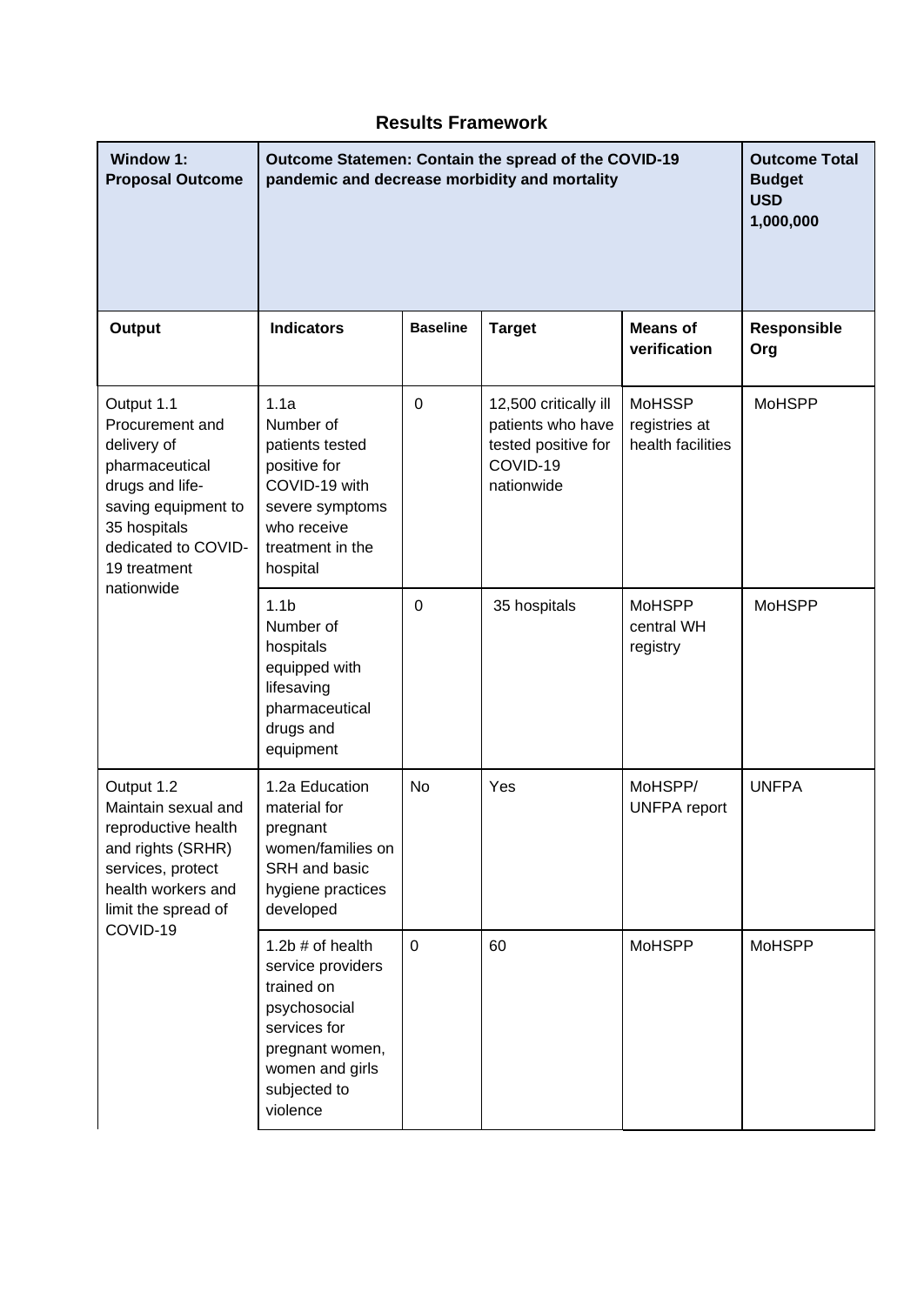| 1.2c<br># of women of<br>reproductive age<br>receive quality<br>information on<br>SRH and basic<br>hygiene including<br>related to COVID-<br>19. | $\mathbf 0$    | At least 250,000<br>women will be<br>reached to<br>receive quality<br>information on<br>SRH and basic<br>hygiene practices<br>including<br>related to COVID-<br>19. | MoHSPP/<br><b>UNFPA</b> report    | <b>MoHSPP</b> |
|--------------------------------------------------------------------------------------------------------------------------------------------------|----------------|---------------------------------------------------------------------------------------------------------------------------------------------------------------------|-----------------------------------|---------------|
| 1.2d Strengthen<br>national capacity<br>to ensure<br>continuity and<br>access to SRH<br>and GBV<br>services for<br>women and girls               |                |                                                                                                                                                                     | MoHSPP/<br><b>UNFPA</b><br>report | <b>MoHSPP</b> |
| 1.2e # of hotline<br>points<br>established at<br>National and<br><b>Regional Levels</b><br>on alternate<br>SRH and GBV<br>related services       | $\overline{0}$ | 4 hotline points<br>will be<br>established<br>within the<br>National and<br><b>Regional RH</b><br>Centers for<br>alternate SRH<br>and GBV<br>services               | MoHSPP/<br><b>UNFPA</b><br>report | <b>MoHSPP</b> |
| 1.2f $#$ of remote<br>online<br>consultations of<br>SRH and GBV<br>related aspects<br>provided                                                   | 0              | At least 93,000<br>remote online<br>consultations on<br>SRH and GBV<br>related aspects<br>will be provided<br>in 4 hotline<br>points across<br>the country          | MoHSPP/<br><b>UNFPA</b><br>report | <b>MoHSPP</b> |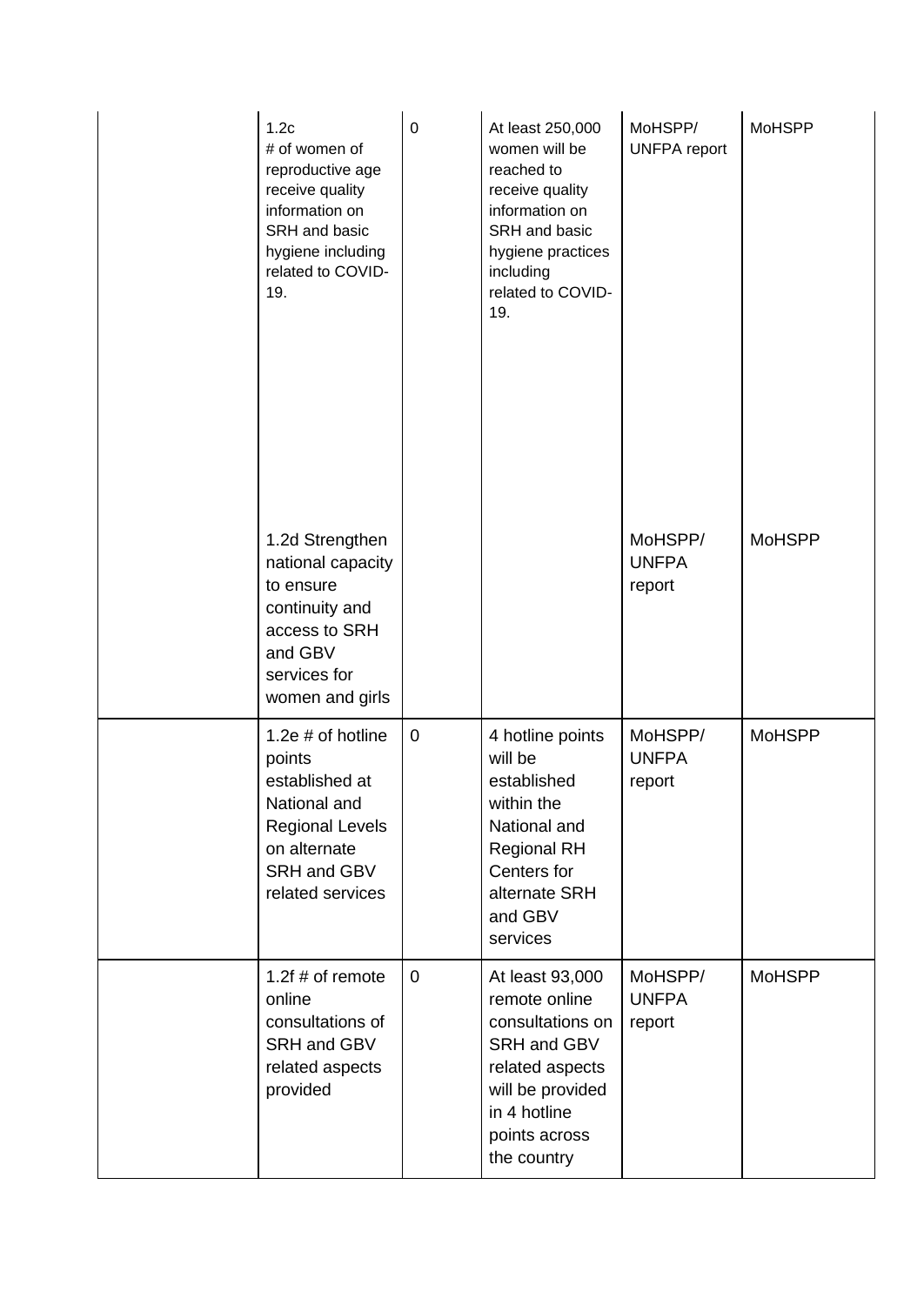|  | 1.2g of women<br>of reproductive<br>age receive<br>quality<br>information on<br><b>SRH</b> and basic<br>hygiene<br>including<br>related to<br>COVID-19. | $\overline{0}$ | At least 250,000<br>women will be<br>provided with<br>quality<br>information on<br>SRH and basic<br>hygiene<br>practices<br>including<br>related to<br>COVID-19. | MoHSPP/<br><b>UNFPA</b><br>report | <b>MoHSPP</b> |
|--|---------------------------------------------------------------------------------------------------------------------------------------------------------|----------------|------------------------------------------------------------------------------------------------------------------------------------------------------------------|-----------------------------------|---------------|
|--|---------------------------------------------------------------------------------------------------------------------------------------------------------|----------------|------------------------------------------------------------------------------------------------------------------------------------------------------------------|-----------------------------------|---------------|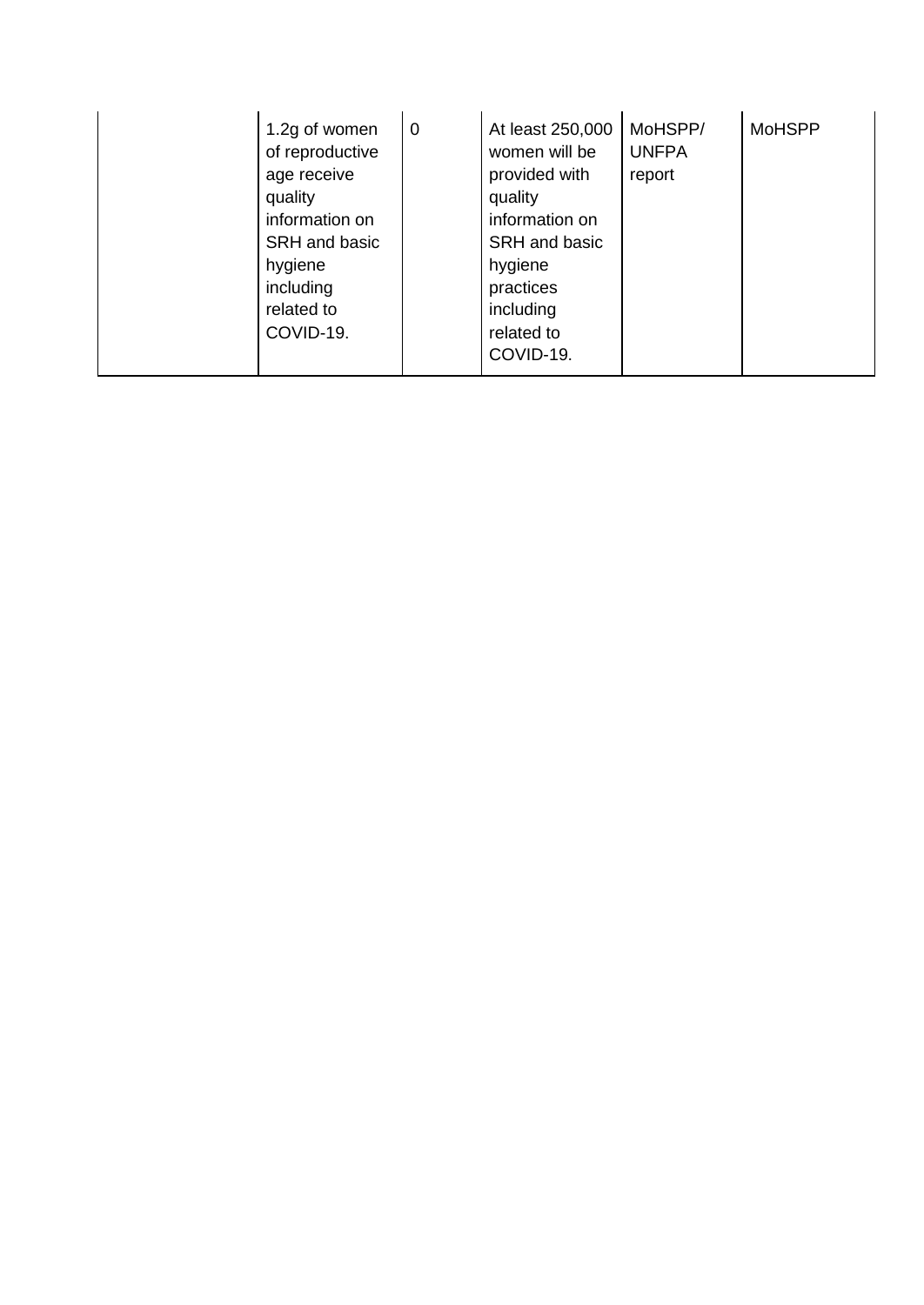## **SDG Targets and Indicators**

|                                            | <b>Sustainable Development Goals (SDGs)</b>      |                                                    |  |  |  |  |  |
|--------------------------------------------|--------------------------------------------------|----------------------------------------------------|--|--|--|--|--|
|                                            | SDG 1 (No<br>poverty)                            | SDG 9 (Industry, Innovation and<br>Infrastructure) |  |  |  |  |  |
|                                            | SDG 2 (Zero<br>hunger)                           | SDG 10 (Reduced Inequalities)                      |  |  |  |  |  |
| X                                          | SDG 3 (Good<br>health & well-<br>being)          | SDG 11 (Sustainable Cities &<br>Communities)       |  |  |  |  |  |
|                                            | SDG 4 (Quality<br>education)                     | SDG 12 (Responsible<br>Consumption & Production)   |  |  |  |  |  |
| X                                          | <b>SDG 5 (Gender</b><br>equality)                | SDG 13 (Climate action)                            |  |  |  |  |  |
|                                            | SDG 6 (Clean<br>water and<br>sanitation)         | SDG 14 (Life below water)                          |  |  |  |  |  |
|                                            | SDG <sub>7</sub><br>(Sustainable<br>energy)      | SDG 15 (Life on land)                              |  |  |  |  |  |
|                                            | SDG 8 (Decent<br>work & Economic<br>Growth)      | SDG 16 (Peace, justice & strong<br>institutions)   |  |  |  |  |  |
|                                            | <b>SDG 17</b><br>(Partnerships for<br>the Goals) |                                                    |  |  |  |  |  |
| <b>Relevant SDG Targets and Indicators</b> |                                                  |                                                    |  |  |  |  |  |
|                                            |                                                  |                                                    |  |  |  |  |  |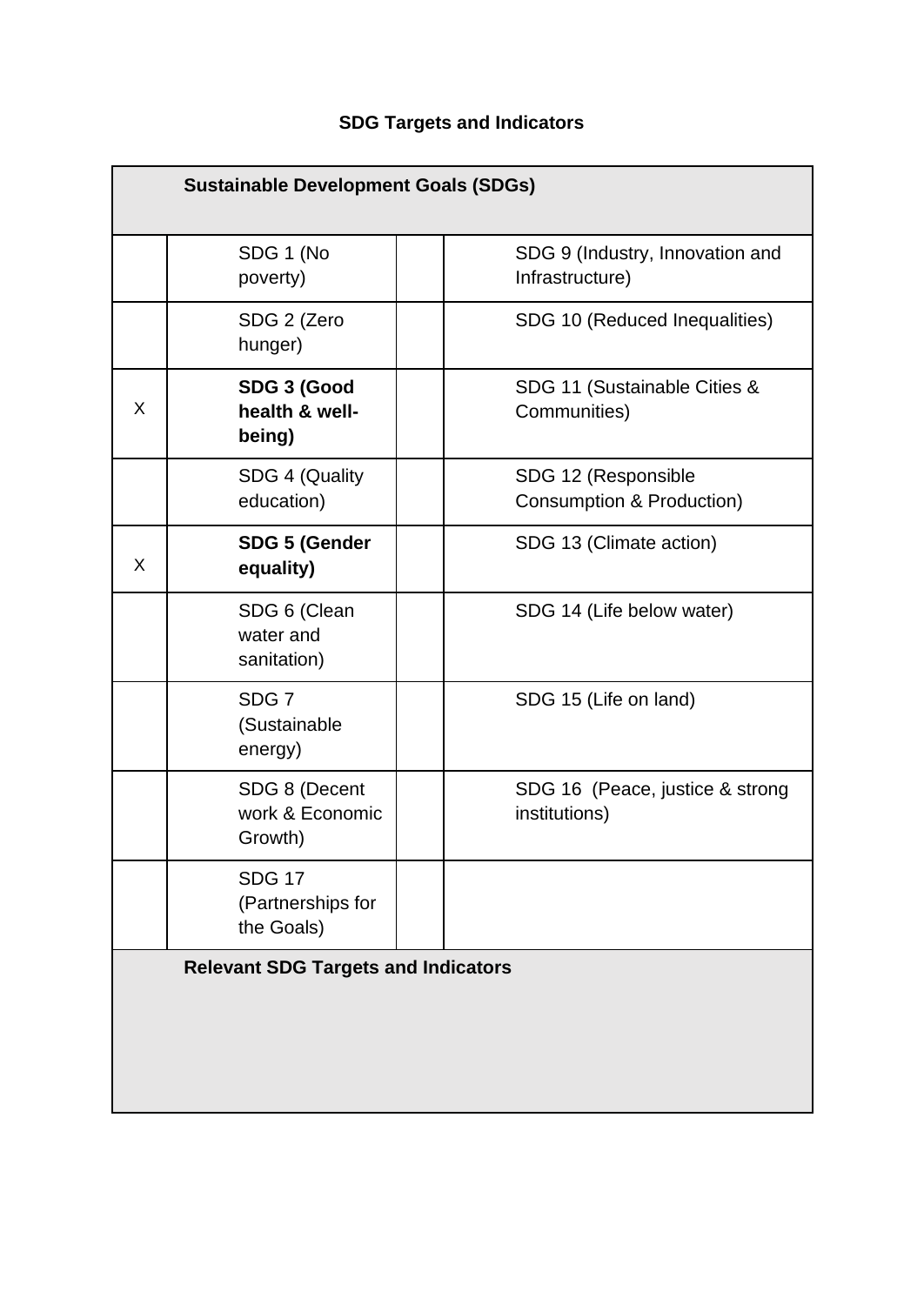| <b>Target</b>          | <b>Indicator # and Description</b>                                                                                                                                                                                                                                                                                                                                                                                                                                                                                                                                                                                   | <b>Estimated %</b><br><b>Budget</b><br>allocated |
|------------------------|----------------------------------------------------------------------------------------------------------------------------------------------------------------------------------------------------------------------------------------------------------------------------------------------------------------------------------------------------------------------------------------------------------------------------------------------------------------------------------------------------------------------------------------------------------------------------------------------------------------------|--------------------------------------------------|
| TARGET <sub>_3.3</sub> | 3.3 By 2030, end the epidemics of AIDS,<br>tuberculosis, malaria and neglected tropical<br>diseases and combat hepatitis, water-borne<br>diseases and other communicable diseases<br>3.c Substantially increase health financing and<br>the recruitment, development, training and<br>retention of the health workforce in developing<br>countries, especially in least developed<br>countries and small island developing States<br>3.d Strengthen the capacity of all countries, in<br>particular developing countries, for early<br>warning, risk reduction and management of<br>national and global health risks | 90%                                              |
| TARGET_5.6             | 5.6 Ensure universal access to sexual and<br>reproductive health and reproductive rights as<br>agreed in accordance with the Programme of<br>Action of the International Conference on<br>Population and Development and the Beijing<br>Platform for Action and the outcome documents<br>of their review conferences                                                                                                                                                                                                                                                                                                 | 10%                                              |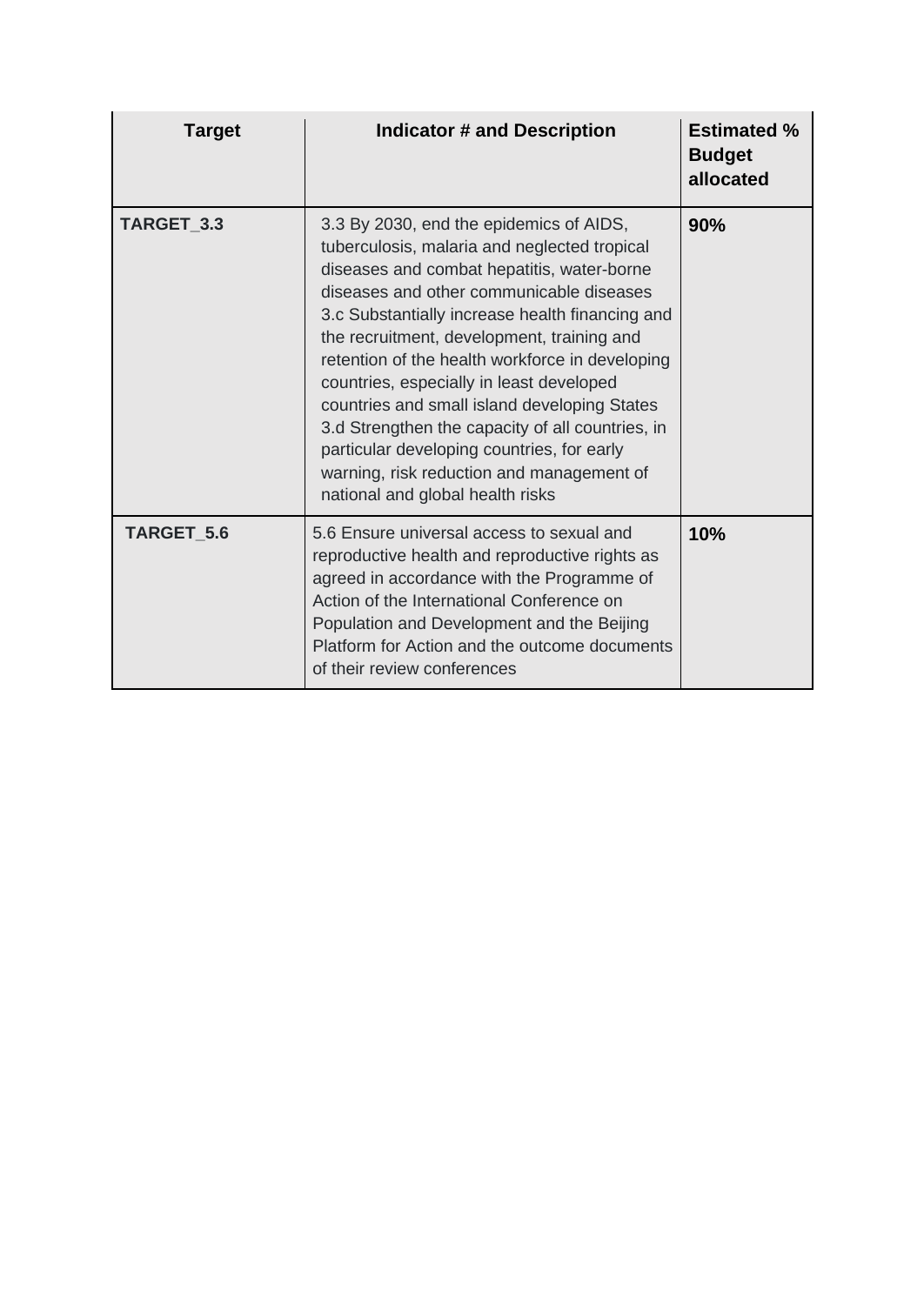## **Risks**

| <b>Event</b><br>Risk 1: Delays in<br>procuring the<br>supplies due to<br>high global<br>demand      | <b>Categories</b><br>Financial<br>Operational:<br>political<br>(regulatory<br>and/or strategic) | Level<br>$3 - \text{Very}$<br>High | Likelihood<br>$5 -$ Highly<br>Likely | Impact<br>$5 -$<br>Extreme | <b>Mitigating</b><br><b>Measures</b><br><b>UNICEF Tajikistan</b><br>and UNICEF<br>Supply Division will<br>work together to<br>secure the supplies<br>through on-going<br>agreements with<br>different suppliers<br>worldwide and in<br>Tajikistan                                                                                | <b>Risk Owner</b><br><b>UNICEF Supply</b><br>division:<br><b>UNICEF</b><br>Tajikistan<br>Country Office;<br><b>The</b><br>Government of<br>Tajikistan |
|-----------------------------------------------------------------------------------------------------|-------------------------------------------------------------------------------------------------|------------------------------------|--------------------------------------|----------------------------|----------------------------------------------------------------------------------------------------------------------------------------------------------------------------------------------------------------------------------------------------------------------------------------------------------------------------------|-------------------------------------------------------------------------------------------------------------------------------------------------------|
| Risk 2:<br>Increase of<br>prices and fright<br>charges                                              | Financial<br>Operational                                                                        | $3 - V$ ery<br>high                | 5- highly<br>likely                  | 4- major                   | <b>UNICEF Tajikistan</b><br>will work with<br>Supply division to<br>ensure the<br>supplies provided<br>are through<br>competitive<br>process and will<br>explore different<br>options for<br>shipments. The<br>quantity of items<br>might also be<br>adjusted with<br>consultation with<br>MOHSPP depend<br>on the latest price. | <b>UNICEF Supply</b><br>division;<br><b>UNICEF</b><br>Tajikistan<br>Country Office;<br>The<br>Government of<br>Tajikistan                             |
| Risk 3:<br>Government<br>decides to cancel<br>or postpone all<br>capacity building<br>interventions | Political<br>(regulatory<br>and/or<br>strategic)                                                | $2 -$<br>Medium<br>high            | 5- highly<br>likely                  | 4- major                   | <b>UNFPA will</b><br>advocate the<br>MoHSP to arrange<br>capacity building<br>interventions<br>strictly meeting<br>infection<br>prevention and<br>control measures                                                                                                                                                               | <b>MoHSPP</b>                                                                                                                                         |